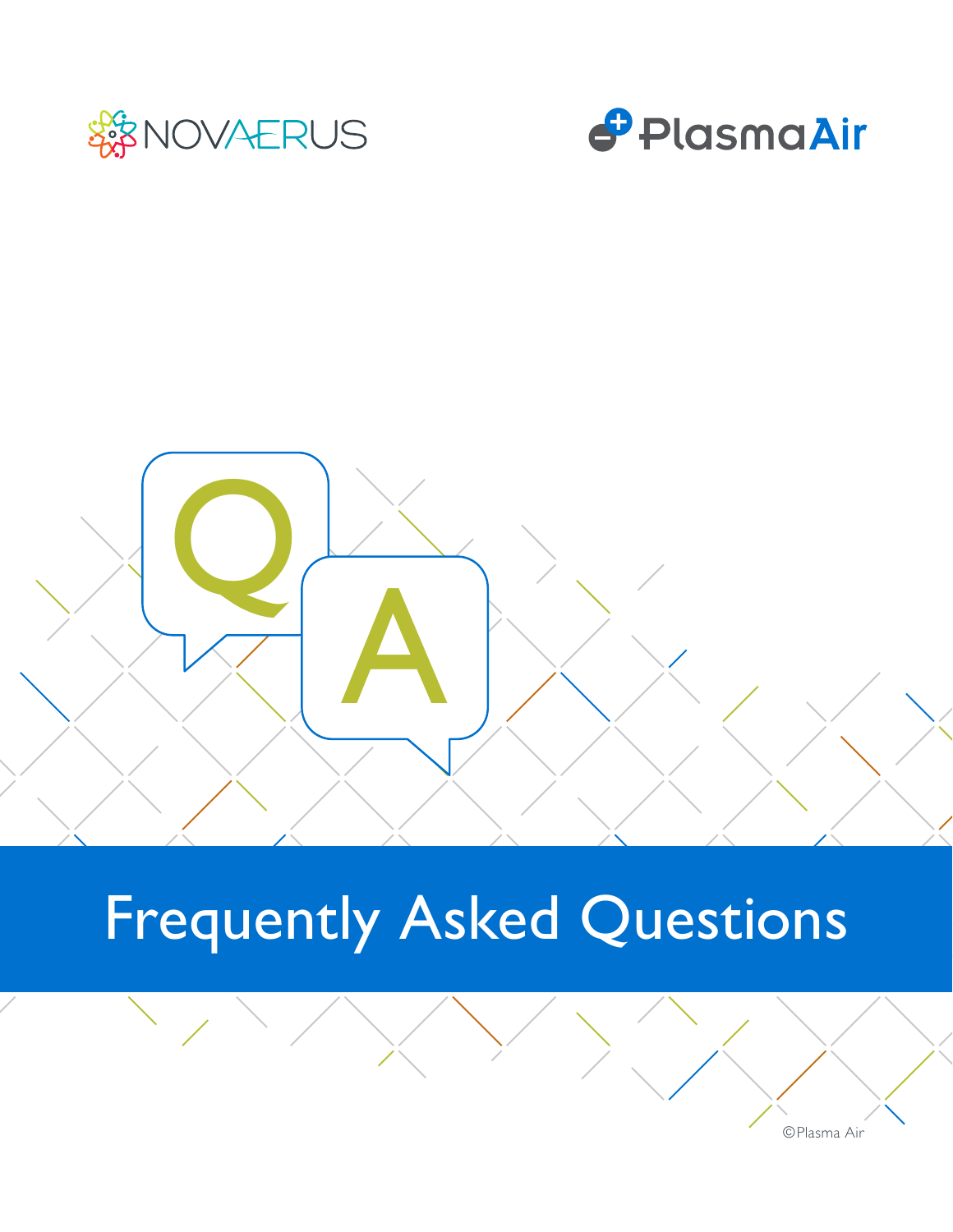## **Contents**

| 5. How does Novaerus technology work in negative/positive pressure rooms?  10                          |
|--------------------------------------------------------------------------------------------------------|
|                                                                                                        |
|                                                                                                        |
|                                                                                                        |
|                                                                                                        |
|                                                                                                        |
| II. What is important in considering Total Cost of Ownership (TCO)? 12                                 |
|                                                                                                        |
|                                                                                                        |
|                                                                                                        |
| 15. We use UV to disinfect the operating room, why do we need Novaerus products to purify the air?. 15 |
| 16. Does plasma leave any residue or by-products during operation?  16                                 |
|                                                                                                        |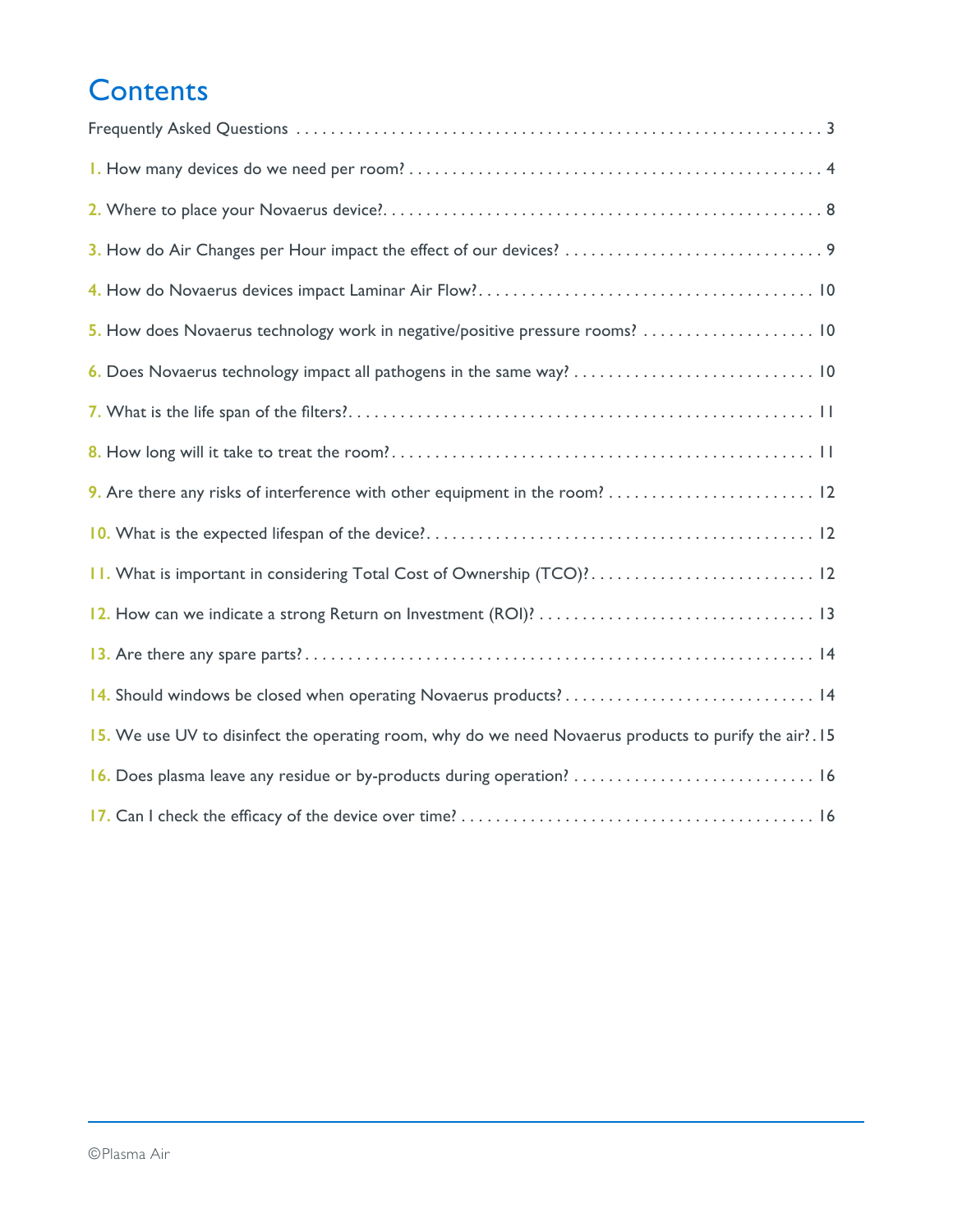## Frequently Asked Questions

Novaerus portable units are highly effective in any situation with an ongoing need to safely reduce pathogens that lead to infections and illnesses, mitigate odors and neutralize environmental contaminants in indoor air.

Our portfolio is unique in that it enables healthcare facilities to continuously safeguard individual people at the point of care or rapidly remediate the air in an entire room or space with powerful devices that provide high equivalent ACH or CADR in a costeffective way.

Novaerus products are built using robust, reliable and sophisticated technology that offer high efficacy performance and medical electrical equipment certifications. Our technology has been shown to safely and effectively reduce bacteria, viruses, VOCs, and particulate matter in laboratory testing, clinical research and trials. It's these results that set us apart from the standard air purifiers on the consumer market today.

Within this document, we refer to the industry as air purification and our products as air purifiers, but it should be noted that we are focusing on the premium / high-end of the industry.



#### **Disclaimer**

The information contained within this document is designed to provide helpful guidance on some key queries that we have frequently received from our customers. Our intention is to provide updates to the document on an ad hoc basis – adding more FAQs as they arise.

As we continue to invest heavily in our market-leading research, and as the industry matures, there may be new findings that enhance our understanding of use cases, benefits, the total cost of ownership improvements, the life span of products etc. As such, we hold the right to make changes to the content of the document at any time.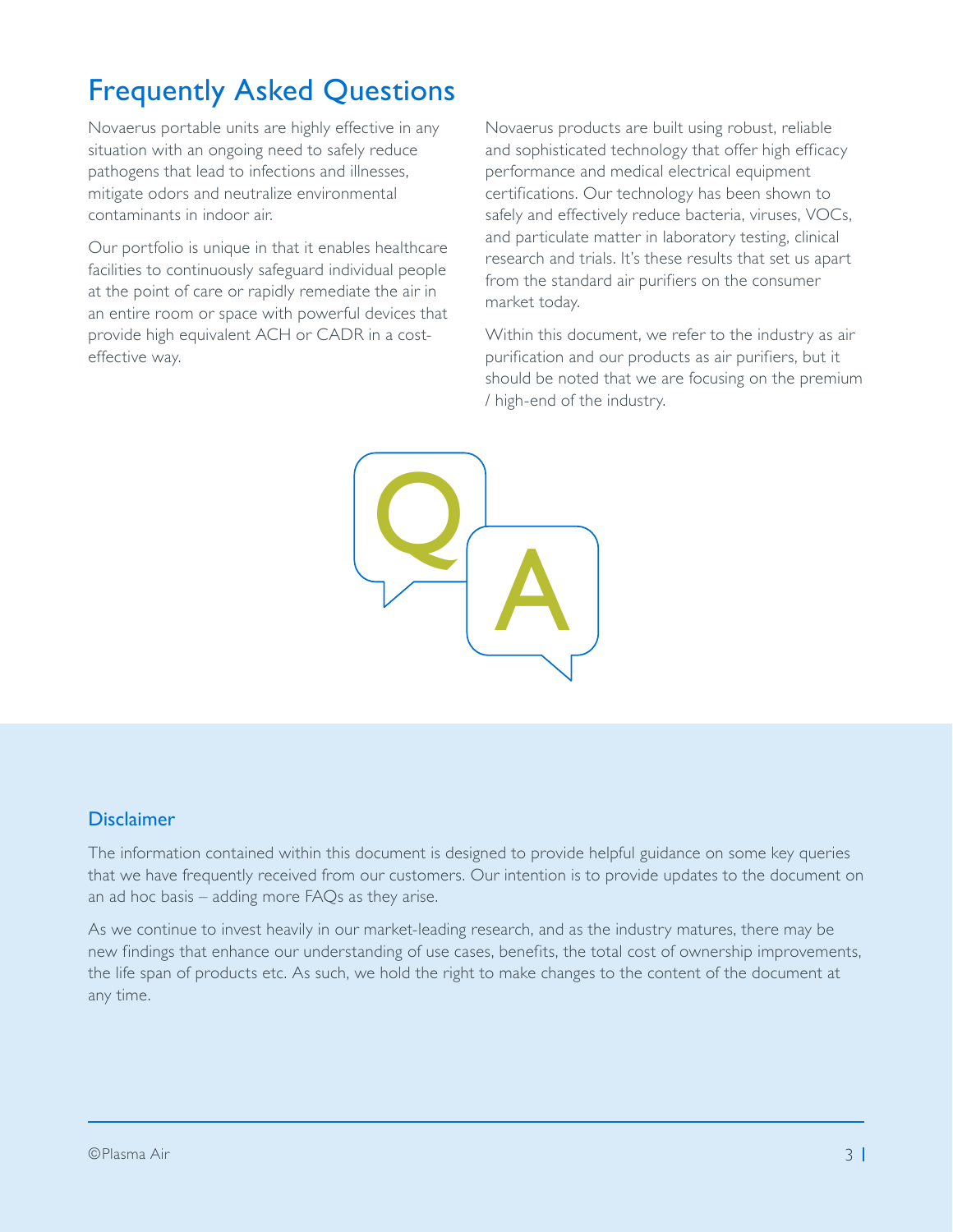#### How many devices do we need per room? **1**

There are currently two differing opinions within the ventilation and air purification industry of how a reduction in infection and other negative outcomes (sick building syndrome, illnesses, allergies etc.) due to contaminated air can best be achieved.

- **1.** Air purification of the entire room or space
- **2.** Air purification at the individual person level

The two points of view are very different, yet both are supported by powerful empirical research data that they can dramatically reduce HAIs, SSIs, sick building syndrome, allergies etc.

#### Air Purification of the entire room or space

- **1.** The American Society of Heating, Refrigeration and Air Conditioning Engineers (ASHRAE) has championed the view that air contaminants need to be cleaned from an entire room or indoor space to reduce the risk of people acquiring infections.
- **2.** Air Changes per Hour (ACH) is the key measurement used to determine the effectiveness of ventilation and air purification systems in reducing risk at room level.
	- a. 1 ACH means the entire volume of air in a given space has been completely replaced in 1 hour.
	- b. In HVAC systems, the ACH is often accomplished with a mix of outdoor air and indoor air recirculated through filters (e.g. HEPA in hospitals).
- **3.** ASHRAE has developed ACH recommendations for HVAC system design parameters in commercial buildings, with hospitals having some of the highest recommended level of ACH figures e.g. a minimum of 20 ACH for an operating theatre (with at least 4 from outside air).
	- a. These ACH design parameter recommendations are based on Wells-Riley formula which states the probability of infection through infectious droplet nuclei is inversely correlated to the ventilation rate (m3 /h).
- **4.** ACH is now a well-understood term in the healthcare industry and as a result, the terminology has now crept into the stand-alone air purifier product sector of the medical device industry.
- **5.** As the number of Air Changes per Hour is determined by the size of the room, device manufacturers often provide the efficacy of their air purification devices in terms of the efficiency at which the air is cleaned, measured as m3 /h or CFM.
	- a. This allows the ACH for any given space to be quickly calculated.
	- **b.** In the air purification space, these m<sup>3</sup>/h or CFM measurements are often termed equivalent Clean Air Delivery Rate (eCADR).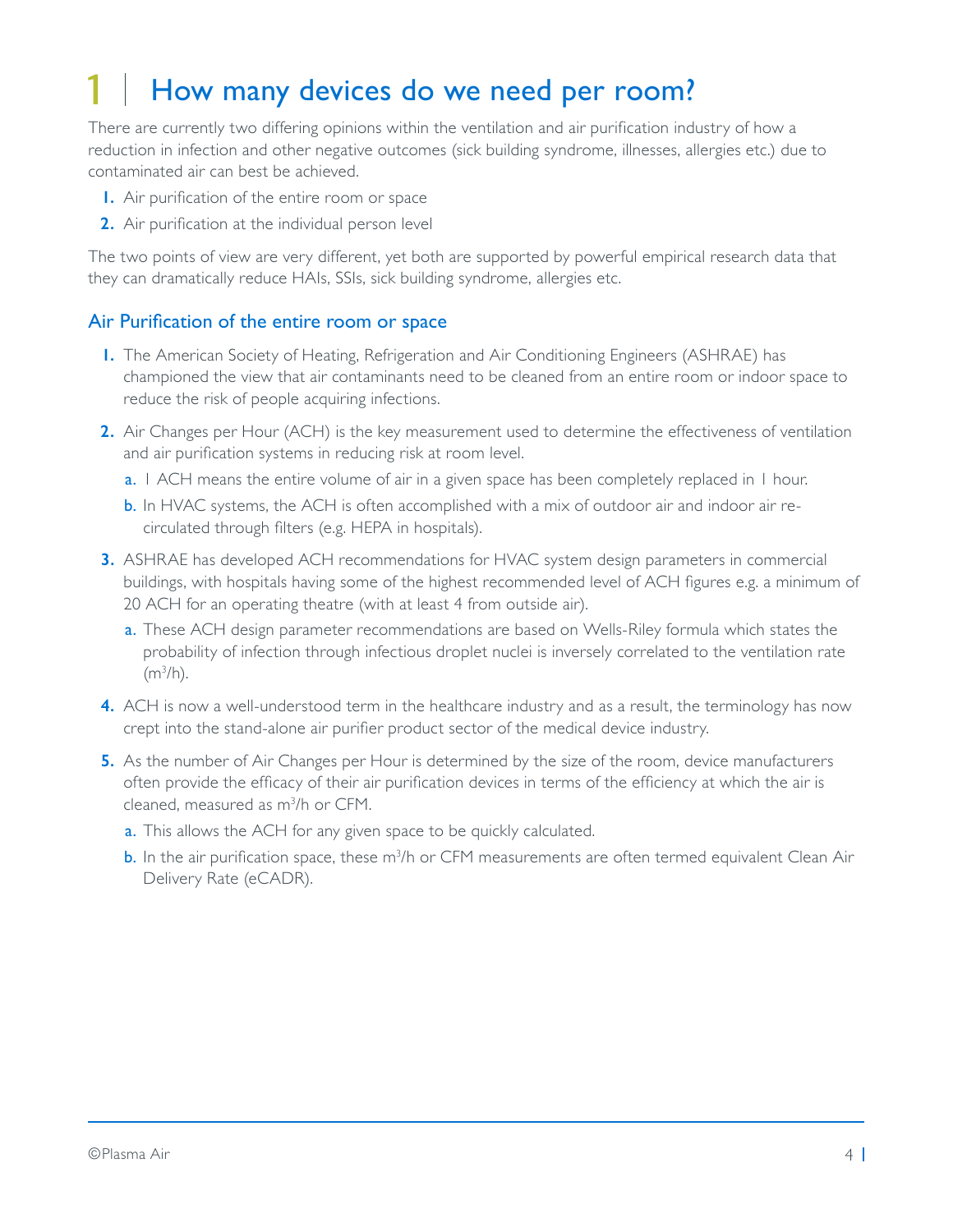#### Air Purification at the individual person level

- **1.** The American Conference of Governmental Industrial Hygienists (ACGIH) state that Air Changes per Hour (ACH) is a poor basis for the goal of reducing infections and illnesses.
- **2.** Their attitude is that the focus should be on the problem and not the size of the room. As people are a major source of pathogens in healthcare environments, they recommend personalized ventilation/air purification as the best way to mitigate risk of infection and illness.
- **3.** ACGIH advises that air purification technology be positioned in close proximity to the individual person at risk or to those who are contributing to the risk of others, targeting their breathing zone (respiratory infection) or body zone (wound SSIs). This provides the greatest benefit at the lowest cost; healthcare facilities will see a reduction in HAIs and SSIs and the individual will observe superior air quality however energy costs will be lower than ACH solutions that generally require large HVAC systems as part of their solution.
- **4.** The Occupational Safety and Health Administration (OSHA) supports the ACGIH viewpoint and thus in industrial environments, they recommend solutions aimed at an individual and not the space or room.

With this base information, the following are the key steps required to determine device type(s) and quantity needed:

#### **STEP I: Determine Customer Attitude Towards Air Purification** (room level or individual person level)

Novaerus is uniquely positioned in that it has a range of powerful solutions that can target both points of view. As each method has its own merits and is favored by different groups, it is important to first talk to customers to determine which of the two attitudinal groupings they belong to.

If they have no preference, it is better to focus on quoting solutions that provide air purification focused at the individual person level as these provide a much lower total cost of ownership. This will provide a competitive advantage if quoting against a company offering solutions targeted at room level.

#### **STEP 2:** Determine Threat Level

Air purification is aligned to threat; the probability of attaining illness or infection from the air and the severity of illness or infection to the person when acquired. The higher the threat level, the more powerful the solution required to mitigate the risk.

The customer should provide guidance on whether the threat is high, medium or low. The threat level can be identified by reviewing the following:

- **1.** The historic trend/number/percentage of patients acquiring HAIs/SSIs in the hospital or department.
- **2.** Any current macro threats at national level e.g. measles epidemic (USA), TB (SE Asia)
- **3.** Impact of seasonal conditions on patient and staff e.g. flu or allergy season
- **4.** The environment where the air purification device will be located an operating theatre or ICU will have a higher threat level than a standard ward or nurses workstation.
- **5.** The level of traffic in the environment the more people moving through a room or space, the greater the risk.
- **6.** The health status of the patients in the environment patients who are immunocompromised have a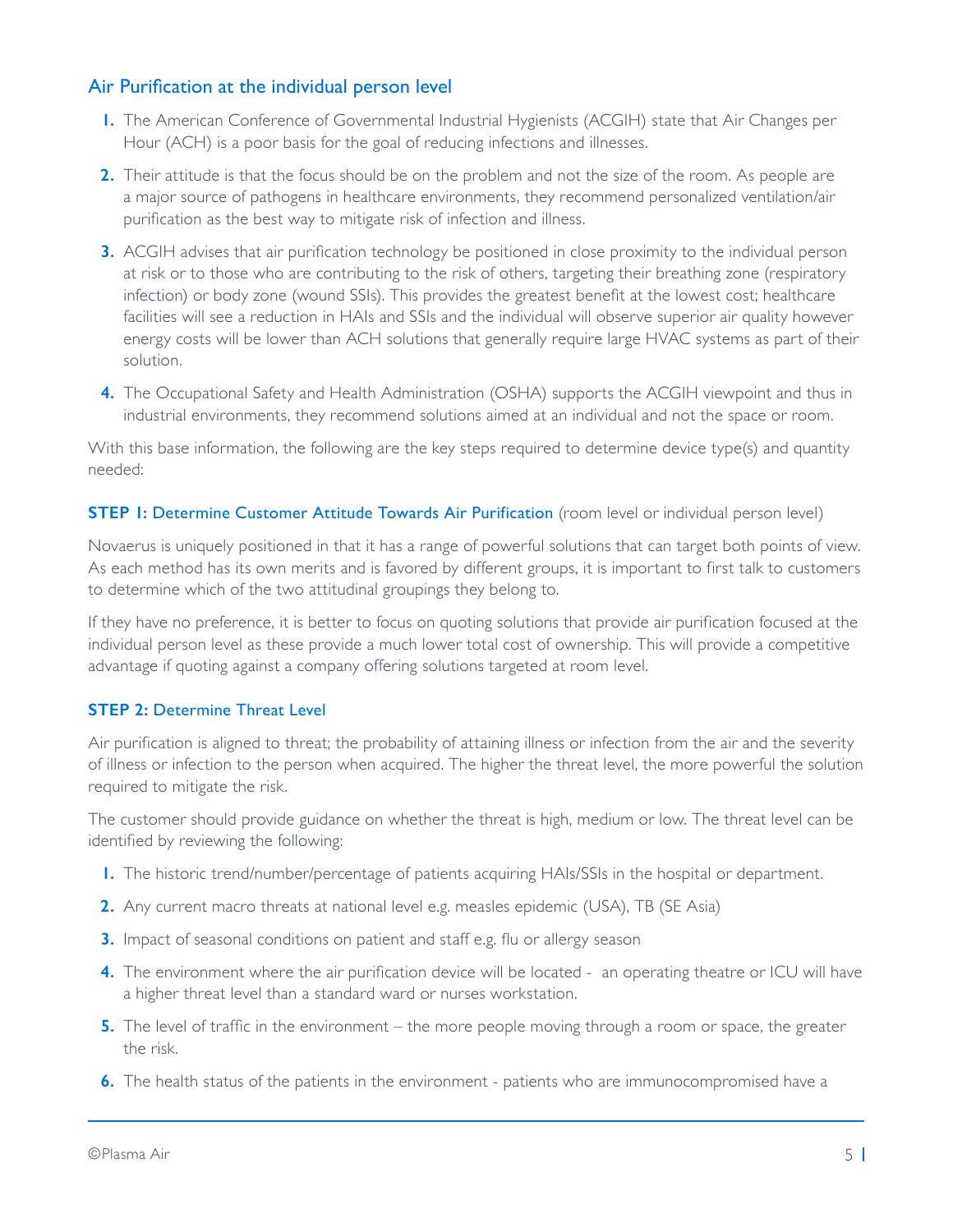greater risk of attaining a HAI, staff working in an isolation room have a greater risk of getting sick from highly contagious patients.

- **7.** How invasive a procedure is on patient chemotherapy, radiation, minor surgery etc.
- **8.** Current air purification technology does the environment already have a HEPA filter in their HVAC system (low risk) or does it have no HVAC at all (high risk)?

#### **STEP 3:** Determine Size of Space for Solution

For room level, identify the volume of room or space to be treated (in m $^3$  or cubic feet). For example;

- $\lt = 16m^2 = \text{small}$
- $>16$  m<sup>2</sup> and  $<=$  32m<sup>2</sup> = medium
- Up to  $50m^2$  = large

For individual level

- Personal breathing zone (for protection against respiratory infections and illnesses)
- Full body/bed zone/staff workstation (for protection against wound infections, staff health and safety)

#### **STEP 4: Determine Intended Usage**

- **1.** Continuous 24/7 Usage Protection
	- a. Fixed Installation
		- Wall mounted– unit mounted  $2/3$  up the wall
	- b. Portable
		- Stand-mounted 1 or 2 units mounted on a stand with wheels to allow movement to close proximity of the patient to enable decontamination of the breathing zone or bed zone
		- Tabletop mounted unit placed on a patient locker or staff desk with a focus of decontaminating the breathing zone
		- On wheels\*
- **2.** Point in Time Usage Rapid Remediation
	- a. Portable
		- Stand-mounted
		- Tabletop mounted
		- On wheels\*

#### \*Defend 1050 only

This following table provides directional guidance for recommending device type and quantity, mapping attitude, threat level, size of space and usage. It is intended to help prepare quotations for the majority of customers who do not have specific requirements.

The guidance for device and quantities follows a conservative path to ensure we always exceed customer needs in line with application requirement.

If a customer has their own specific requirements, for example, a required number of ACH for a given space, then please contact Novaerus. We can help prepare a tailored response to the opportunity.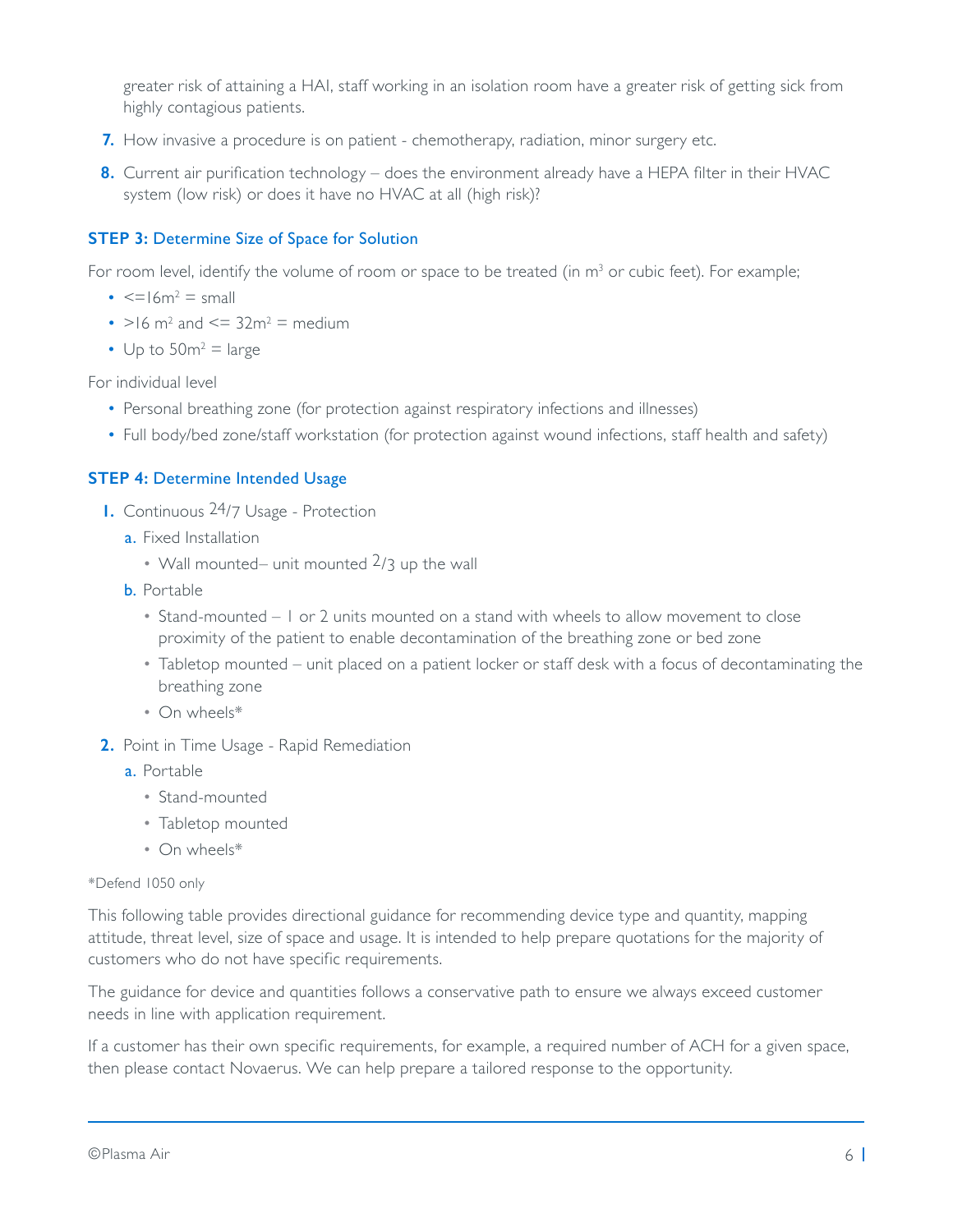| <b>Air Purification Level</b> | <b>Threat</b><br><b>Level</b> | <b>Size of Space</b>               | <b>Usage</b>  | <b>Recommended</b><br><b>Product</b> | Quantity       |
|-------------------------------|-------------------------------|------------------------------------|---------------|--------------------------------------|----------------|
| Individual Person Level       | High                          | <b>Breathing Zone</b>              | Continuous    | Protect 800                          | $\overline{2}$ |
|                               |                               | Bed Zone/Staff Work Station        | Continuous    | Protect 800                          | 3              |
|                               | Medium                        | <b>Breathing Zone</b>              | Continuous    | Protect 800                          |                |
|                               |                               | <b>Bed Zone/Staff Work Station</b> | Continuous    | Protect 800                          | $\overline{2}$ |
|                               | Low                           | <b>Breathing Zone</b>              | Continuous    | Protect 200                          |                |
|                               |                               | <b>Bed Zone/Staff Work Station</b> | Continuous    | Protect 200                          |                |
| Room Level                    | High                          | Large Room                         | Continuous    | Defend 1050                          |                |
|                               |                               |                                    | Point in Time | Defend 1050                          |                |
|                               |                               | Medium Room                        | Continuous    | Defend 1050                          |                |
|                               |                               |                                    | Point in Time | Defend 1050                          |                |
|                               |                               | Small Room                         | Continuous    | Defend 1050                          |                |
|                               |                               |                                    | Point in Time | Defend 1050                          |                |
|                               | Medium                        | Large Room                         | Continuous    | Defend 1050                          |                |
|                               |                               |                                    | Point in Time | Defend 1050                          |                |
|                               |                               | Medium Room                        | Continuous    | Protect 800                          | 5              |
|                               |                               |                                    | Point in Time | Defend 1050                          |                |
|                               |                               | Small Room                         | Continuous    | Protect 800                          | 3              |
|                               |                               |                                    | Point in Time | Defend 1050                          |                |
|                               | Low                           | Large Room                         | Continuous    | Protect 800                          | $\overline{2}$ |
|                               |                               |                                    | Point in Time | Protect 800                          | $\overline{2}$ |
|                               |                               | Medium Room                        | Continuous    | Protect 800                          |                |
|                               |                               |                                    |               | Protect 800                          |                |
|                               |                               |                                    | Point in Time | Protect 800                          | $\overline{2}$ |
|                               |                               | <b>Small Room</b>                  | Continuous    | Protect 800                          |                |
|                               |                               |                                    | Point in Time | Protect 800                          |                |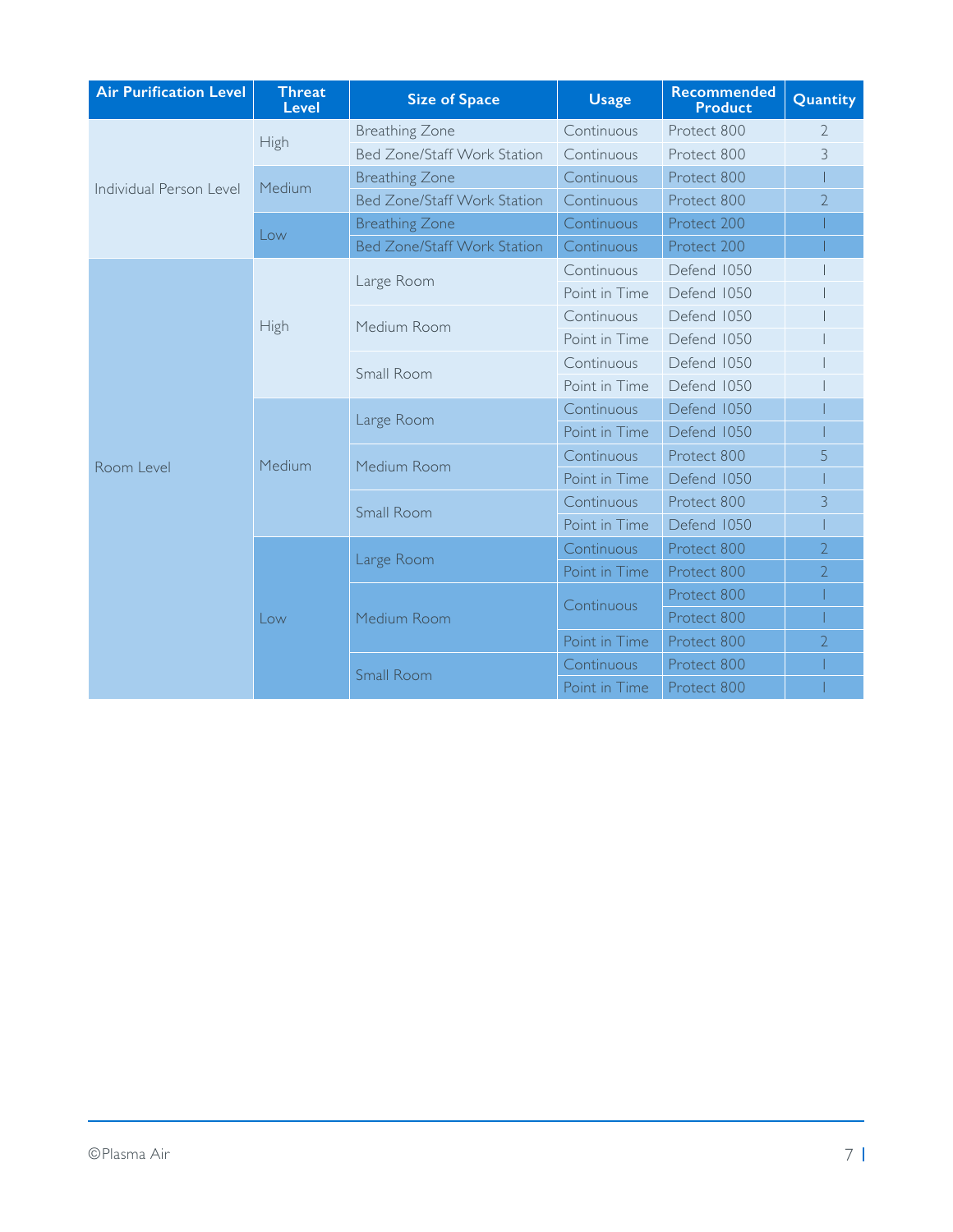## 2 | Where to place your Novaerus device?



*Protect 200*



*Protect 800*



*Defend 1050*

#### Protect 200

The Protect 200 was designed to be placed as close to the patient or staff member as possible. Place the unit on a bedside locker or workstation desk.

The non-invasive unit has a low noise level, emits no bright lights or harmful by-products and so is optimally designed for use in a person's personal breathing zone.

This unit offers low full life costs, using less power than a lightbulb and requiring almost no servicing. We recommend having one device per person as a costeffective solution for infection control.

#### Protect 800

The Protect 800 was designed to be wall-mounted in close proximity to patient beds or staff working areas. Mount the unit approximately  $2/3$  up the wall to allow the unit to purify the air in the main breathing zone.

The Protect 800 can also be mounted on a portable stand to allow for closer proximity to the patient. This is ideal in situations where threat assessment is high, for example, to reduce the spread of infection from a highly infectious patient to others.

#### Defend 1050

When operating in rapid remediation mode for a shortterm cleaning cycle, place the Defend 1050 in the middle of the room. The unit can then be easily wheeled from room to room to enable treatment of multiple rooms with one device.

When operating continuously within a high-risk area that requires maximum air purification performance at all times to minimize threat, the Defend 1050 can be moved closer to the wall to ensure it is not intrusive.

In this use-case, guidance should be provided to the end user that the unit should never be positioned with the inlet vent tight against a wall. The unit should be positioned with the back side near the wall and the front side facing the room. The unit should be placed as close as possible to the main threat, for example, an operating table or isolation room bed.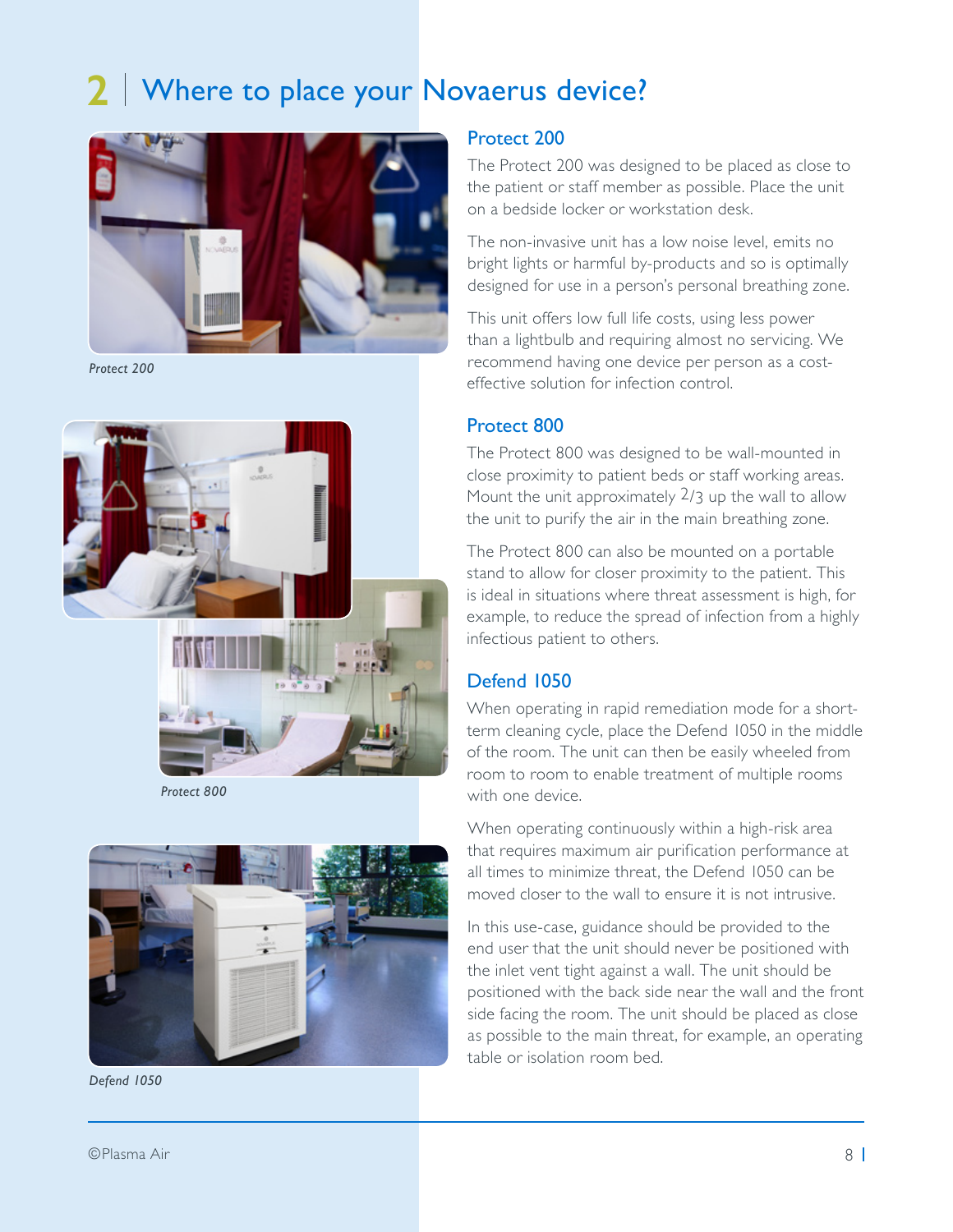#### $\mathbf{p}$  How do Air Changes per Hour impact the effect of our devices? **3**

Air changes per hour (ACH) is a measure of the number of times the total air volume in a room or space is completely removed and replaced in an hour. This terminology is typically used within the HVAC sector to indicate a system's highest operational performance level for a given room volume, which is important in understanding how quickly and efficiently a room will be ventilated, heated or cooled down.

ACH refers to the changing of air in the environment; bringing fresh outside air into the room and displacing the polluted indoor air. However, the air can be replaced with a combination of re-circulated air from inside room as well as the outside air. If the air is not decontaminated within the HVAC system by filtration and/or another air purification technology, contaminated air is just replacing contaminated air. As such, ACH is not synonymous with improved indoor air quality.

In surgery settings, where HVAC systems utilize HEPA filters, ACH does indicate more pure air replacement, however, this purified equivalent ACH is not the same as the airflow ACH value of the HVAC system. The figure depends on the filtration efficiency by the following formula:

 $ACH = HVAC$  Airflow  $\times$  Efficiency of Filtration (or another air purification technology)

ASHRAE\* provide guidance on minimum Air Changes per Hour requirements for key rooms within surgery and critical care. For example, a treatment room requires a minimum of 6 ACH and an operating theatre requires a minimum of 20 ACH. Please note these standards continue to evolve and thus the values are subject to change.

\* The American Society of Heating, Refrigerating and Air-Conditioning Engineers

Novaerus portables are designed to actively kill and trap\* pathogens in the air  $24/7$ , instead of simply changing/ replacing the air in a room.

The Protect range, including the Protect 200 and Protect 800/900, is designed for use as close to the patient or staff member as possible to continuously purify the air. These units safeguard the breathing space around an infectious or immuno-compromised patient to reduce the spread of infection.

The Protect units are non-invasive, with low noise levels and no bright lights or harmful by-products and offer low operating costs, using less power than a lightbulb and requiring almost no servicing. The units are optimally designed for protecting an individual or space, not for ventilating a room and so airflow is relatively low. For this reason, focusing on ACH is inapt for this range.

\*if the unit uses filters, such as the Defend 1050

If a customer has a specific requirement to supplement the ACH of a currently installed HVAC system or achieve an ACH rating in a room without a HVAC system, the Novaerus Defend 1050 model can provide powerful air purification which can easily translate to purified equivalent ACH (peACH) for a given room volume.

peACH is the number of air changes per hour, for a given room volume, where100% of contaminants have been killed and/or trapped. Although the peACH comes from recirculating the internal air through the portable unit, it is as clean (or cleaner) than the air coming through HVAC, assuming it uses HEPA filters. The Defend 1050 peACH rating for a given room can be synonymous with ACH in that instance.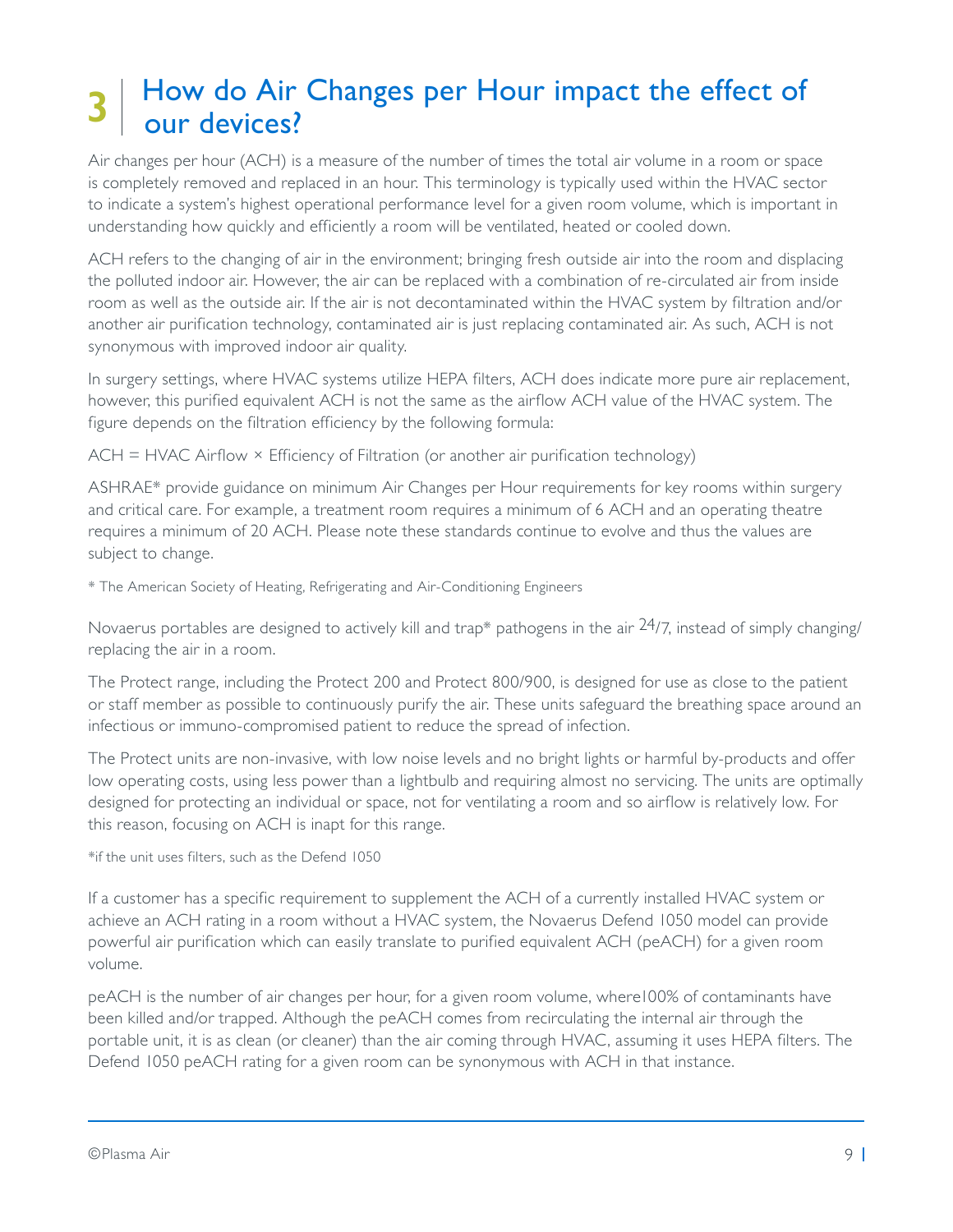Some peACH ratings for the Defend 1050 are provided below for various room sizes:

| Room Area          | 25m <sup>2</sup> | 50 <sub>m²</sub> | 75 <sub>m²</sub> | 100 <sub>m</sub> |
|--------------------|------------------|------------------|------------------|------------------|
| <b>Room Height</b> | 2.4m             | 2.4 <sub>m</sub> | 2.4m             | 2.4 <sub>m</sub> |
| peACH/ACH          | 4.8              |                  | 4.9              | ، د              |

Note: The US Centre for Disease Control states that if an air purification device is used to clear a room of air contaminants within a healthcare facility, it should provide a minimum of 2 Air Changes per Hour. The Defend 1050 delivers more peACH/ACH than this for all spaces.

#### How do Novaerus devices impact Laminar Air Flow? **4**

Laminar Air Flow (LAF) is defined as air moving at the same speed and in the same direction, with no or minimal cross-over of air streams, or lamina.

Within the healthcare setting, a filtered, vertical laminar air flow is provided above an operating table with the aim of reducing the risk of surgical site infection (SSI).

Unlike in a laboratory or manufacturing setting where the laminar air flow operates within a full enclosure, in a healthcare facility, it operates as a virtual curtain. As such, the laminar curtain is subject to external pollutants from the hands of surgeons or nurses reaching into the LAF zone, scrubs or clothing of a person who leans in or surgery tools and equipment entering the LAF zone to perform surgery.

The laminar air flow is also subject to interference from staff bodies moving around and creating cross turbulence close to the patient.

It is important to understand that LAF in operating theaters can never be as perfect as in a full enclosure. Therefore, it is vital that all areas around the operating table that are not receiving laminar air flow are continuously purified. This ensures contaminants don't make their way into the LAF via the surgical staff.

It is important to note that the air coming from a Novaerus Defend 1050 is as clean or cleaner than the LAF air.

### How does Novaerus technology work in negative/ **5** | How does Novaerus technical positive pressure rooms?

Positive pressure rooms (e.g., operating theaters) and negative pressure rooms (e.g., isolation wards) are created by HVAC systems that have access to both internal (recirculated) and external (outside) air.

Novaerus devices are focused on treating the air in a room or space by means of re-circulation. As such,they do not impact either a positive or a negative pressure room.

#### Does Novaerus technology impact all pathogens in the same way? **6**

Novaerus products Kill or Trap and Kill all pathogens including bacteria, viruses, mold spores, allergens and VOCs.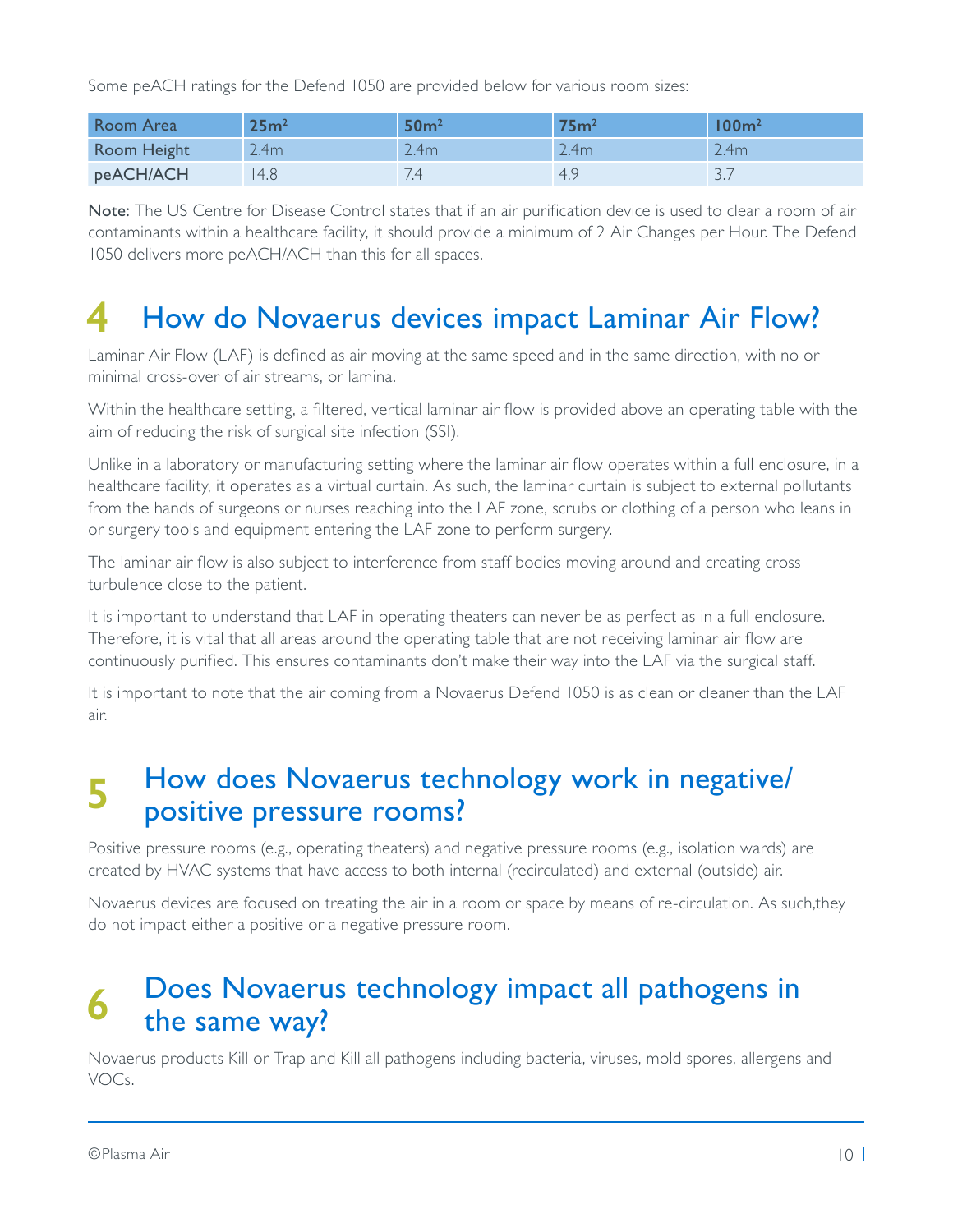Novaerus plasma kill technology treats all pathogens the same. Upon contact with the electromagnetic field surrounding the plasma DBD coil, multiple physical reactions occur including electroporation, electron bombardment, oxidation and etching, leading to the physical distortion and deformation of the overall structure of the microorganism.

The filter trap technology captures two kinds of contaminants:

- Particulate-like of various sizes ranging from 0.1 μm or less to 10s of μm
- Gas-like

Particulate-like pollutants are trapped on the HEPA filter fibers. Gas-like pollutants are trapped inside the pores of the carbon filter.

This filter has a high efficacy; HEPA filters that adhere to EN 1822 standard must remove >99.95% of particulates in the air. Due to the different size and resilience of each airborne pathogen, the time taken to remove them from the air is different for each contaminant type/strain.

#### What is the life span of the filters? **7**

The life span of the filters will depend on how often the machine is in use, the fan speed setting and the environment it is being used in. We have outlined some estimations below:

- 
- Pre-filter 3 months Carbon filter 4 months HEPA filter 1 year

(please use filter check)







Changing the filters as specified will help to keep the unit performing with high efficacy and extend the life of the components.

- The pre-filter removes large particles (>10 μm), preventing particle build-up on the fan, internal components and plasma coils, extending the life of these parts. Removing the large particles extends the life of the HEPA filter as it then only exposed to smaller particles (<10 μm).
- The pre-filter and HEPA filters combined remove most particulate, except for some of the smallest particles (< 0.1 μm) and gases. This prevents clogging of the carbon filter with particulate, allowing it to efficiently trap gases in its pores and ultimately extending its life span.

#### How long will it take to treat the room? **8**

The key to this question is what does treat mean?

#### Log Reductions

The log scale is often used in healthcare settings to describe the degree to which pathogens have been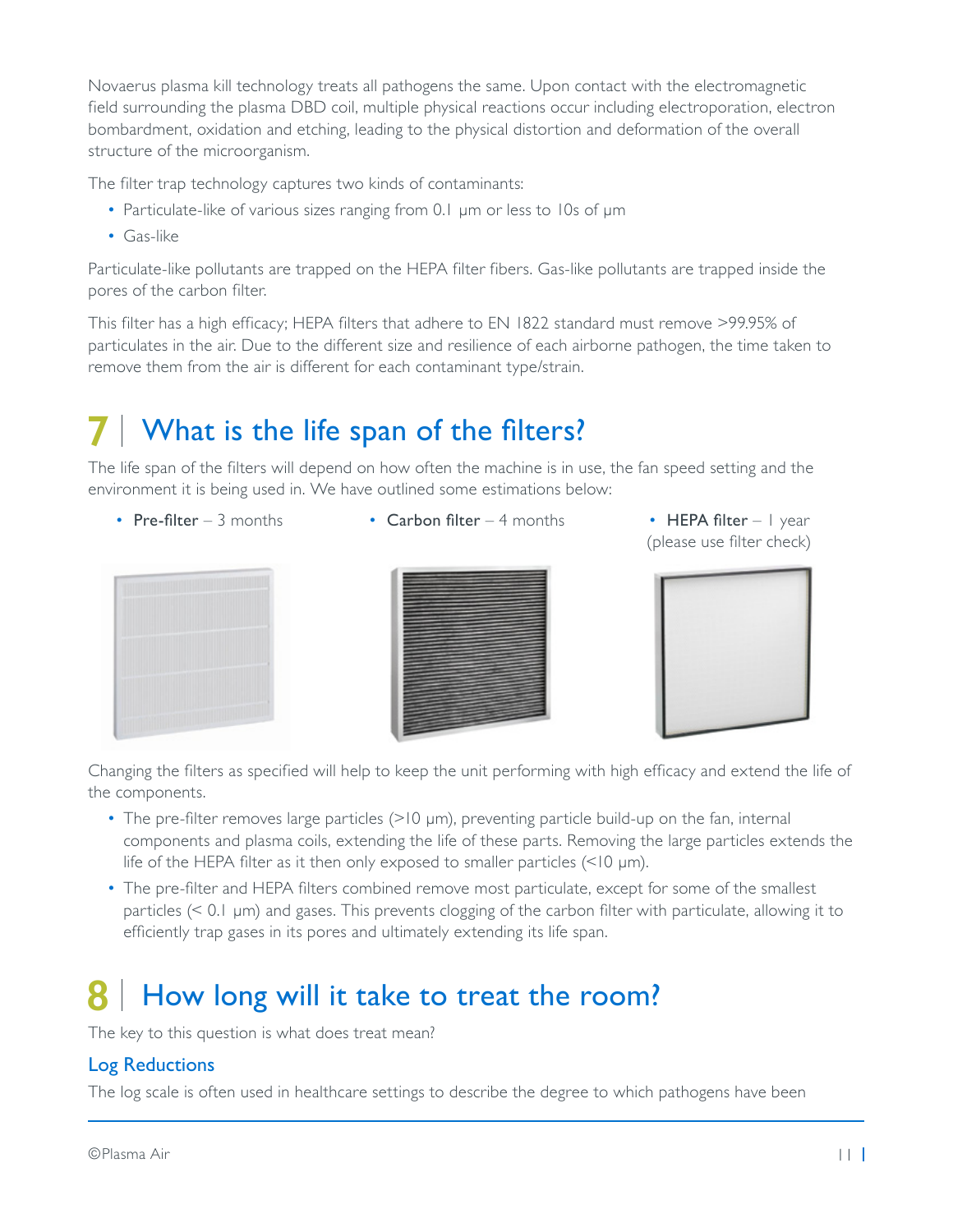removed from an environment. Firstly, it is important to determine what level of reduction the customer expects.

The US Environmental Protection Agency (EPA) defines hygienically clean as log 2 reduction (99% of all contaminants removed), sanitization as log 3 reduction (99.9% of all contaminants removed), disinfection as log 5 to log 6 (99.999 – 99.9999% of all contaminants removed) and sterilization as log 6 reduction (99.9999% of all contaminants removed).

Next, we must consider the size or volume of the room.

The Novaerus Protect range is designed to continuously treat the air. As such, the devices should operate  $24/7$  in a hospital and during the normal working hours in admin buildings, etc.

The Defend 1050 is designed for rapid remediation. Research has indicated that it can achieve a log 3 air sanitization of *Staphylococcus epidermidis* within a 30 m3 space in 15 minutes.

Note, personalized air purification can be as effective as room-level air purification. Therefore, it may be important to focus on placing the units as close to the person or problem as possible.

#### $\Omega$  Are there any risks of interference with other equipment in the room? **9**

Novaerus devices have been certified to IEC 60601-1 and IEC 60601-1-2 (medical electrical equipment). This means they have been proven not to interfere with any other equipment in a healthcare environment.

## What is the expected lifespan of the device? **10**

There are a number of factors that impact the lifespan of the device:

- Number of hours the device is operated in a 24-hour period\*
- Number of days per year the device is operated\*
- The type of environment/surrounding air quality
- Frequency of pre-filter clean or replacement
- Frequency of replacement of HEPA and carbon filters\*\*

Each Novaerus product has a 2-year warranty period.

The design life/product lifespan of each device is up to 5 years.

 $*$  typically, the Protect units are run  $24/7$ . \*\* for Defend 1050 device only

#### I | What is important in considering Total Cost of Ownership (TCO)? **11**

#### Total Cost of Ownership Costs

• Initial purchase price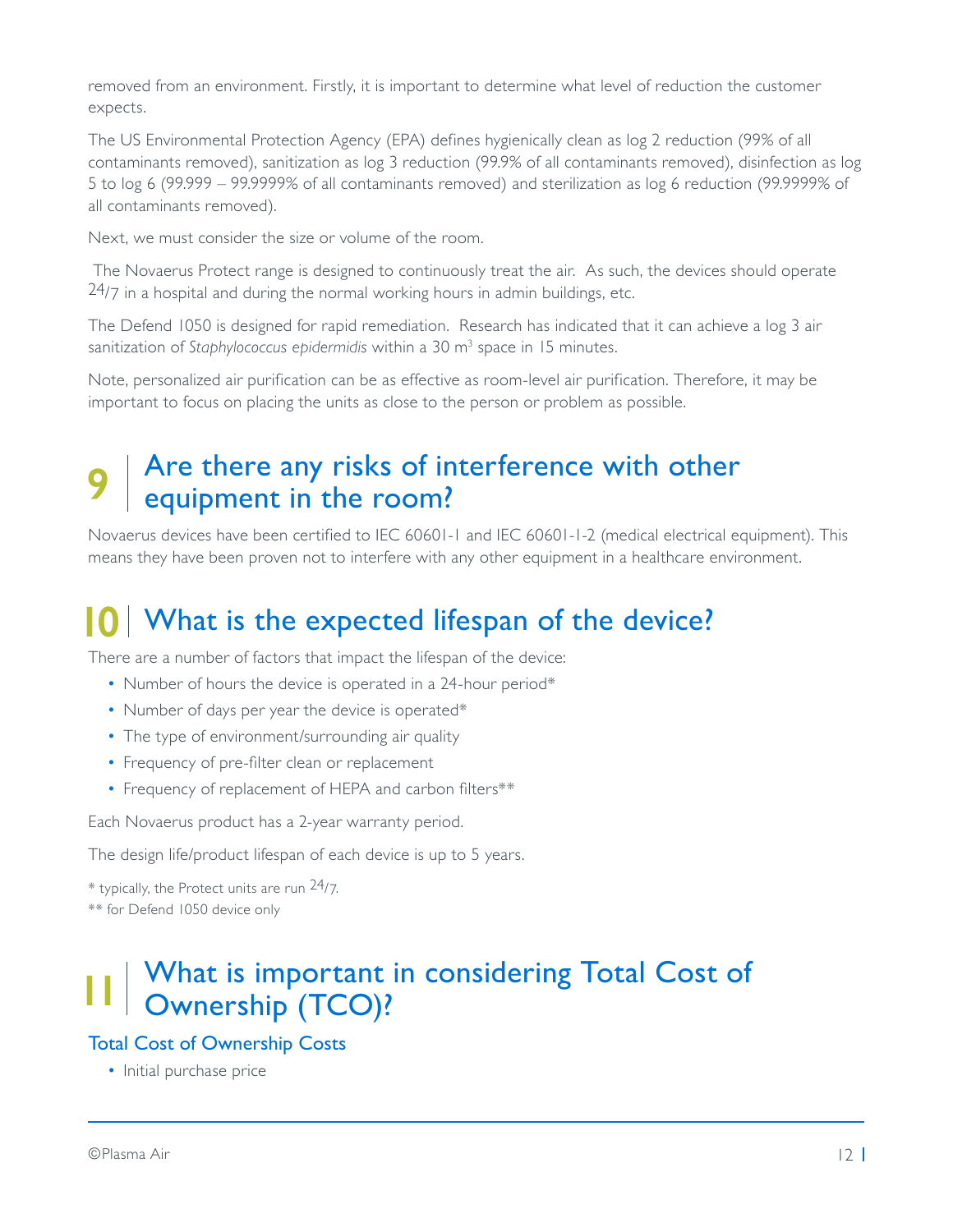- Operational electricity cost
	- Cost = power consumption of device × time device is in use × cost of electricity (over a 5-year typical lifespan)
	- Servicing cycle labor
		- Cost = cleaning pre-filter, replacing HEPA and carbon filters\*
	- Replacement parts\*
		- A 5-year life period of operation accounts for 20 pre-filters, 15 carbon filters and 5 HEPA filters

Any conversations around the total cost of ownership should also include conversations on return on investment (ROI).

The cumulative financial benefits of air purification in healthcare will be much greater than the total cost of ownership of the products thus providing a compelling ROI.

\*for Defend 1050 only

### How can we indicate a strong Return on Investment  $|2|^{How}_{(ROI)}$

#### Return on Investment Benefits

#### Cost Reduction

- Fewer lawsuits related to patients who contracted HAIs and SSIs
- Fewer extended patient stays due to HAIs and SSIs
- Reduction in cost of antibiotics and other drugs required to treat HAIs and SSIs
- Reduction in cost of incision and drainage of a post-surgical site infection
	- This impacts revenue streams and productivity as the surgical suite and the OR team are required, so new cases cannot be scheduled.
- Reduction in cost of expensive isolation rooms for infectious patients
- Reduction in manual cleaning costs (labor and chemicals)
	- With Novaerus, pathogens are removed from the air 24×7, leading to less surface contamination and the removal of odors. This allows for longer cycle times between cleaning.
- Reduction in insurance premiums
	- Facility owned evidentiary reports to prove reduction in HAIs and SSIs as a result of air purification products

#### Productivity Improvement

- Reduction in staff absenteeism due to illnesses and infections contracted within the facility
	- Fewer requirements for high-cost contract staff or overtime to cover absenteeism
- Reduction in staff presenteeism due to well-being issues as a result of sick building syndrome (Fatigue, Depression, Migraines etc.)
- Increase in staff cognitive performance and motivation (improved productivity and decision making)
- Lower risk of costly mistakes by staff suffering from fatigue or cognitive clarity that are symptoms of sick building syndrome and moldy environments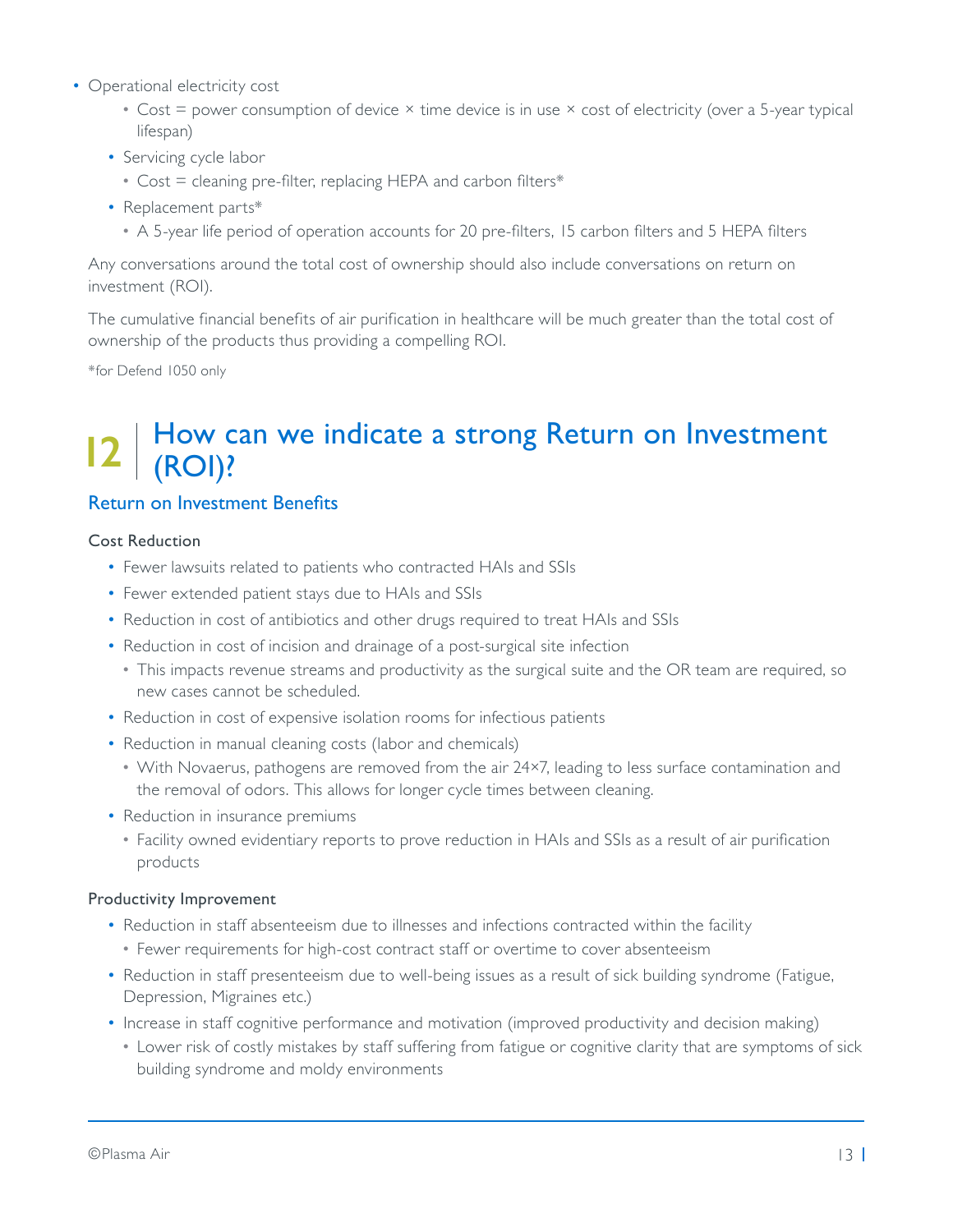- Increase in room/space utilization post chemical sterilization or refurbishment
- Reduction in heightened patient surveillance (after acquiring HAI or SSI) by nurses and doctors

#### Improved Revenue Streams

- Increased patient, bed and room turnaround, as well as improvements in staff and room productivity, will optimize revenue performance
- Reduced risk of admissions closure due to infection or illness outbreaks (e.g. Flu or Norovirus)

Note: the benefits should also be calculated over the same period of time as the total cost of ownership (typically 5 years) to ensure optimum ROI.

## 13 Are there any spare parts?

The only key spare parts to hold are filters.

## Should windows be closed when operating Novaerus **14** products?

The opening of windows can be complementary to using air purification devices depending on the contamination level of the outside air and provided there is no HVAC system in the building designed specifically to heat, cool and ventilate rooms.

#### **Benefits**

- **1.** Opening windows can provide dilution of air contaminant concentrations, especially when the contaminant source is constant e.g. odors. However, if there is an HVAC system in place, and this system uses filters, the indoor air will be cleaner than the outdoor air entering via the open window. In this case, closing windows is the better option.
- **2.** Opening windows can provide a cooling effect in summer if there is no air conditioning system in place. This provides comfort for patients and staff, but it also must be noted that high temperatures and high relative humidity can be a breeding ground for germs and fungi.
- **3.** Novaerus devices do not remove  $CO<sub>2</sub>$  from the air.  $CO<sub>2</sub>$  can be reduced by ventilating an environment; opening windows or using a ventilation system like an HVAC system. These systems usually include some degree of filtration to reduce the number of pollutants carried by outdoor air into indoor environments. In rooms with a high concentration of people,  $CO<sub>2</sub>$  levels can rise and oxygen levels lower if there is no ventilation. Though there is minimal risk of  $CO<sub>2</sub>$  intoxication, research does indicate that a rise in  $CO<sub>2</sub>$ correlates to a rise in odorous substances. Higher levels of  $CO<sub>2</sub>$  can also lead to concentration issues and headaches.

Note: Outdoor air can be polluted with particulate matter, such as carbon particulate from combustion engines, VOCs and toxic gases, such as carbon monoxide and nitrogen dioxide. The outdoor pollution level may vary with the time of the day, for example may be higher during rush hour, and can also depend on the location of the building, for example may be higher if the building is located next to a factory or a motorway. During spring and summer, the air can contain pollen which can cause issues for those with allergies.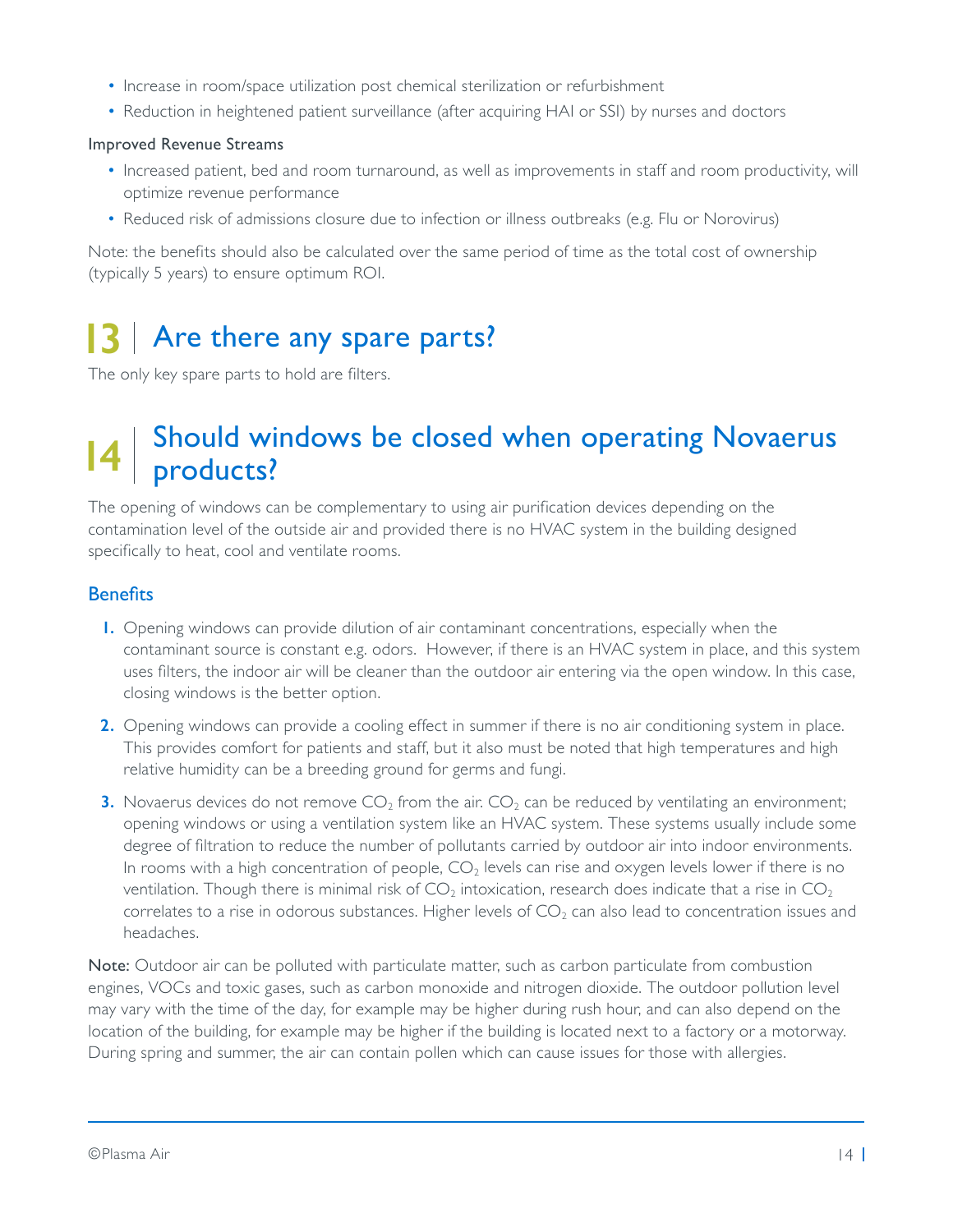Some points to consider;

Novaerus devices are primarily designed to kill microorganisms in the air such as viruses, bacteria and fungi. While these may come from outdoor air, the higher risk is with the transmission of airborne infection from within indoor environments.

The Defend 1050 includes filtration media in addition to the plasma discharge. These filters can help reduce odors and toxic gases. The Defend 1050 has been tested in third-party labs and has shown substantial efficacy against formaldehyde, nitrogen dioxide and toluene.

## We use UV to disinfect the operating room, why do we need Novaerus products to purify the air?

There are different embodiments of using UV technologies; upper room decontamination, disruptive environment disinfection and in-duct (HVAC) applications.

Using UV lamps for sterilization is typically a point in time solution. The lamps can quickly sterilize an unoccupied room, however, due to the harmful effect that UV rays can have on people, the room cannot be in use. Competing technologies include steaming under pressure, dry heat sterilization, chemical cleaning agents such as formaldehyde and fogging misters such as peracetic acid or hydrogen peroxide.

Both technologies, UV and plasma-based air purification, can be used together. UV irradiation is more effective for the decontamination of surfaces while plasma technology, with or without filters, decontaminates the air.

As a point in time solution, once UV is turned off, air and surface contaminants will start to increase as people re-enter the room. Housekeeping staff regularly carry out manual cleaning of surfaces between the UV fumigation process. Similarly, there needs to be a solution to continually cleanse the air.

Novaerus products are designed to continuously and safely purify the air in occupied areas 24/7, ensuring a high standard of hygiene between room sterilizing or fumigation, if using fogging or misting solutions.



Healthy *E. coli* bacteria prior to exposure



*E. coli* bacteria after exposure to Novaerus plasma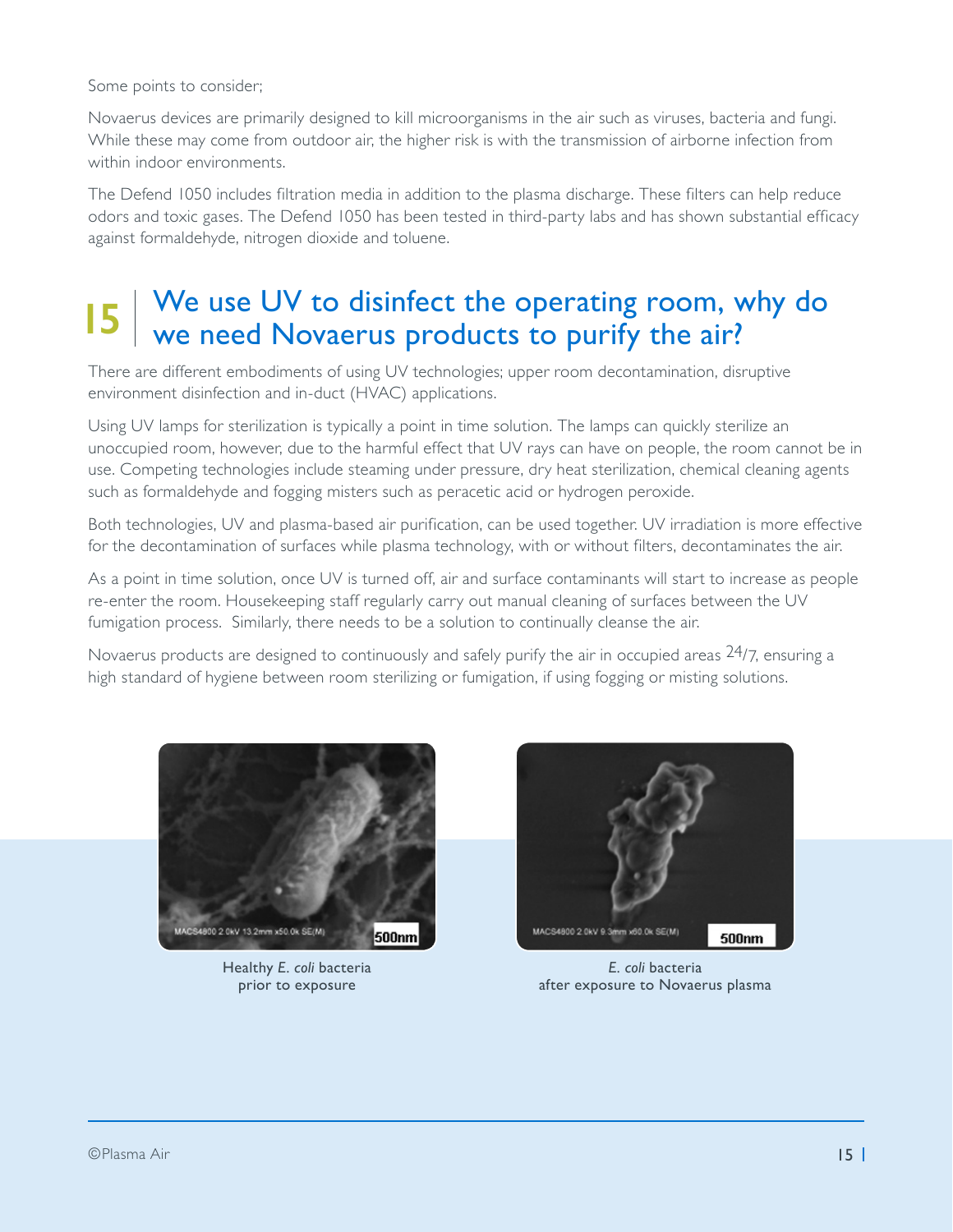#### Does plasma leave any residue or by-products during operation? **16**

Plasma technology rapidly inactivates airborne pathogens at the DNA level, resulting in strong chemical and structural changes. The Protect 200 and Protect 800 are designed to kill microorganisms, not to trap them. Dead cells may be found in the outlet air from either of these devices.

The dead cells of *E. coli, Staphylococcus* and *Aspergillus* were collected after exposure to Novaerus plasma in the publications reported by NASA. The below imagery depicts the effect of Novaerus plasma on *E. coli*  bacteria.

If a customer requires inactivation of microorganisms and removal of dead cells and other particulate matter from the air, the Defend 1050 is the better choice. The Defend 1050 is fitted with a high-efficiency particulate arrestance (HEPA) filter which traps the dead cells after inactivation by the plasma.

## 17 | Can I check the efficacy of the device over time?

Novaerus has carried out efficacy testing on units returned from the field in our microbiology lab. This testing has shown that units as old as two years in operation continue to be as effective against bacteria as new units.

Based on our internal quality controls process and world-class manufacturing systems, we can guarantee consistency of devices through operational life, ensuring there is no need to check the efficacy during lifespan. If the device is used as intended and maintained as per the user manual, it will operate as expected including its efficacy against microorganisms.